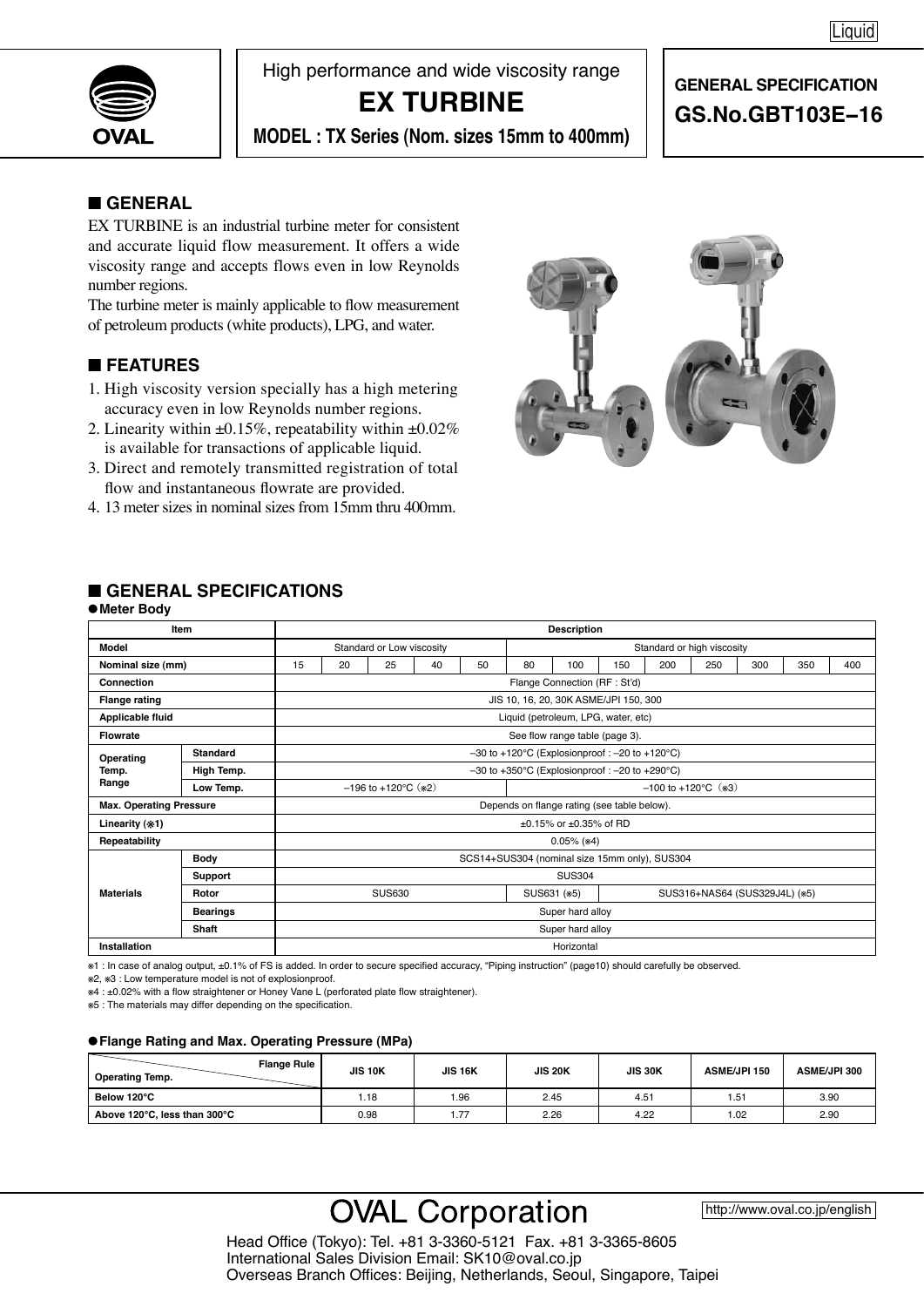#### ●**Converter Specifications**

| Item                                                                      | <b>Description</b>                                                                                                                                                                                                                                                                                                                                                                                                                                                                     |                                                                                                               |  |  |  |  |  |  |
|---------------------------------------------------------------------------|----------------------------------------------------------------------------------------------------------------------------------------------------------------------------------------------------------------------------------------------------------------------------------------------------------------------------------------------------------------------------------------------------------------------------------------------------------------------------------------|---------------------------------------------------------------------------------------------------------------|--|--|--|--|--|--|
| <b>Model</b>                                                              | <b>PA14</b>                                                                                                                                                                                                                                                                                                                                                                                                                                                                            | PA14S (Totalizer)                                                                                             |  |  |  |  |  |  |
| Indicator<br>(Option)                                                     |                                                                                                                                                                                                                                                                                                                                                                                                                                                                                        | Display: Total counter, with 8 digits LCD<br>Unit: Same as scaled pulse<br>• Counter reset by internal switch |  |  |  |  |  |  |
| Output signal<br>Current signal, 2-conductor<br>(common with power lines) | One of the following pulse types is selected:<br>1: Unscaled pulse type (single)<br>$(*1)$<br>Pulse width: 200us<br>2: Unscaled pulse type (double)<br>Pulse levels<br>Pulse width: 100us<br>$[0]=4mADC$<br>3: Scaled pulse type<br>$[1] = 20mADC$<br>Pulse width: 50ms<br>4: Pulse type to be connected with<br>exclusive receiver (EL0134)<br>Pulse width: 200µs<br>5: Analog type, 4 to 20mADC at 0 to FS<br>Time constant : 2.5S (FS≥20Hz) or 10S (FS<20Hz)                        | Only one of type 1, 2, 3, 4 is available as output.                                                           |  |  |  |  |  |  |
| Cable (*2)                                                                | Converter to receiving instrument: 1.25mm <sup>2</sup> min., 2-conductor shielded cable<br>Finished cable outside diameter: Nonexplosion-proof ø13.5mm max. Flameproof ø8.5 to ø11mm                                                                                                                                                                                                                                                                                                   |                                                                                                               |  |  |  |  |  |  |
| <b>Transmission length</b>                                                | Converter to receiving instrument:1km. max.                                                                                                                                                                                                                                                                                                                                                                                                                                            |                                                                                                               |  |  |  |  |  |  |
| Power supply                                                              | 12 to 45V DC (See load resistance range curve.)                                                                                                                                                                                                                                                                                                                                                                                                                                        |                                                                                                               |  |  |  |  |  |  |
| <b>Electrical configuration</b>                                           | G1/2 internal thread<br>•In the flameproof configuration for TIIS, the external cable lead-in is of pressuretight packing type (dedicated lead-in fitting furnished).<br>(For T2/high temperature service, a pressuretight conduit screw-in type is acceptable.)<br>· For FM flameproof configuration, NPT 1/2 female adapter is fixed.<br>· For ATEX flameproof configuration, M20 female adapter is fixed.<br>· For NEPSI flameproof configuration, M20 female adapter is furnished. |                                                                                                               |  |  |  |  |  |  |
| <b>Explosionproof configuration</b>                                       | Select one of the following:<br>1 Non-explosionproof configuration<br>5 Flameproof configuration ATEX: II2G Exd IIC T4 Gb<br>2 Flameproof configuration TIIS: Exd IIB + H <sub>2</sub> T4/T2<br>6 Flameproof configuration NEPSI: Exd IIB + H <sub>2</sub> T4 Gb<br>3) Flameproof configuration FM-US: Class I Division 1 Group A, B, C&D T4 ① Flameproof configuration KOSHA: Exd IIB + H <sub>2</sub> T4<br>4) Flameproof configuration FM-C: Class I Division 1 Group B, C&D T4     |                                                                                                               |  |  |  |  |  |  |
| <b>Waterproof construction</b>                                            | IP66                                                                                                                                                                                                                                                                                                                                                                                                                                                                                   |                                                                                                               |  |  |  |  |  |  |
| <b>Ambient Temperature</b><br>(Refer to the Fig. below.)                  | $-40$ to $+80^{\circ}$ C<br>(Explosionproof: $-20$ to $+60^{\circ}$ C)                                                                                                                                                                                                                                                                                                                                                                                                                 | $-20$ to $+60^{\circ}$ C                                                                                      |  |  |  |  |  |  |
| <b>Ambient humidity</b>                                                   | 5 to 100%RH without dew condensation                                                                                                                                                                                                                                                                                                                                                                                                                                                   |                                                                                                               |  |  |  |  |  |  |
| <b>Material</b>                                                           | Aluminum alloy                                                                                                                                                                                                                                                                                                                                                                                                                                                                         |                                                                                                               |  |  |  |  |  |  |
| <b>Finish</b>                                                             | Finished in baked melamine<br>Munsell 10B8/4 (Cover: Munsell 2.5PB4/10)                                                                                                                                                                                                                                                                                                                                                                                                                |                                                                                                               |  |  |  |  |  |  |

※1 : Pulse type provides both single and double. Single pulse is standard. Double pulse type reduces test time when meter calibration with

"Small Volume Compact Prover" is specified.

※2 : In case of TIIS explosionproof type used under the ambient temperature of 50℃ or higher, use a cable resistant to the temperature of 70℃ or higher.

#### ●**Acceptable Load Resistance Range**



#### ●**Ambient Temperature Range**

If fluid temperature exceeds 125°C, derate according to the diagram below.



#### ●**Output Signal Units and Display Units**

| Nominal size<br>mm | Max.<br><b>Flowrate</b><br>$m^3/h$ |         | Meter factor L/P |        | <b>Pulse output</b><br>frequency $(Hz)$ $(*4)$ | Units of scaled pulse output and<br>total counter for PA14 and PA14S |                     |                      |  |
|--------------------|------------------------------------|---------|------------------|--------|------------------------------------------------|----------------------------------------------------------------------|---------------------|----------------------|--|
| (inch)             | $(*3)$                             | Single  | <b>Double</b>    | Single | <b>Double</b>                                  | Min.                                                                 | St'd                | Max.                 |  |
| 15(1/2)            | 4.2                                | 0.00233 | 0.001165         | 119Q   | 238Q                                           | $1 \cup P$                                                           | 10L/P               | 100L/P               |  |
| 20(3/4)            | 8.4                                | 0.00476 | 0.002380         | 58.4Q  | 117Q                                           | 1 L/P                                                                | 10L/P               | 100L/P               |  |
| 25(1)              | 13                                 | 0.00769 | 0.003845         | 36.1Q  | 72.2Q                                          | 1 L/P                                                                | 10L/P               | 100L/P               |  |
| 40 $(11/2)$        | 33                                 | 0.01818 | 0.009090         | 15.3Q  | 30.6Q                                          | 1 L/P                                                                | 10L/P               | $1m^3/P$             |  |
| 50(2)              | 54                                 | 0.03030 | 0.01515          | 9.17Q  | 18.3Q                                          | 10LP                                                                 | 100L/P              | $1m^3/P$             |  |
| 80(3)              | 160                                | 0.07936 | 0.03968          | 3.50Q  | 7.00Q                                          | 10LP                                                                 | 100L/P              | $1m^3/P$             |  |
| 100(4)             | 300                                | 0.1887  | 0.09435          | 1.47Q  | 2.94Q                                          | 10LP                                                                 | 100L/P              | $10m^3/P$            |  |
| 150 (6)            | 650                                | 0.1428  | 0.07140          | 1.95Q  | 3.89Q                                          | 100L/P                                                               | $1m^3/P$            | $10m^3/P$            |  |
| 200(8)             | 1400                               | 0.3030  | 0.1515           | 0.917Q | 1.83Q                                          | 100L/P                                                               | $1m^3/P$            | $10m^3/P$            |  |
| 250 (10)           | 2200                               | 0.4831  | 0.2416           | 0.575Q | 1.15Q                                          | 100L/P                                                               | $1m^3/P$            | $10m^3/P$            |  |
| 300 (12)           | 3000                               | 0.6250  | 0.3125           | 0.444Q | 0.889Q                                         | 100L/P                                                               | $1m^3/P$            | $10m^3/P$            |  |
| 350 (14)           | 3500                               | 1.000   | 0.5000           | 0.278Q | 0.556Q                                         | 100L/P                                                               | $1m^3/P$            | 100m <sup>3</sup> /P |  |
| 400 (16)           | 4500                               | 1.587   | 0.7935           | 0.175Q | 0.350Q                                         | $1m^3/P$                                                             | 10m <sup>3</sup> /P | 100m <sup>3</sup> /P |  |

※3 : Intermittent flow.

\*4 : Output frequency in each flowrate is calculated by substituting flowrate Q (m<sup>3</sup>/h).

※ : Output signal "5" in the last digit of product code represents unscaled

double pulse output frequency 2 times higher than unscaled single pulse frequency.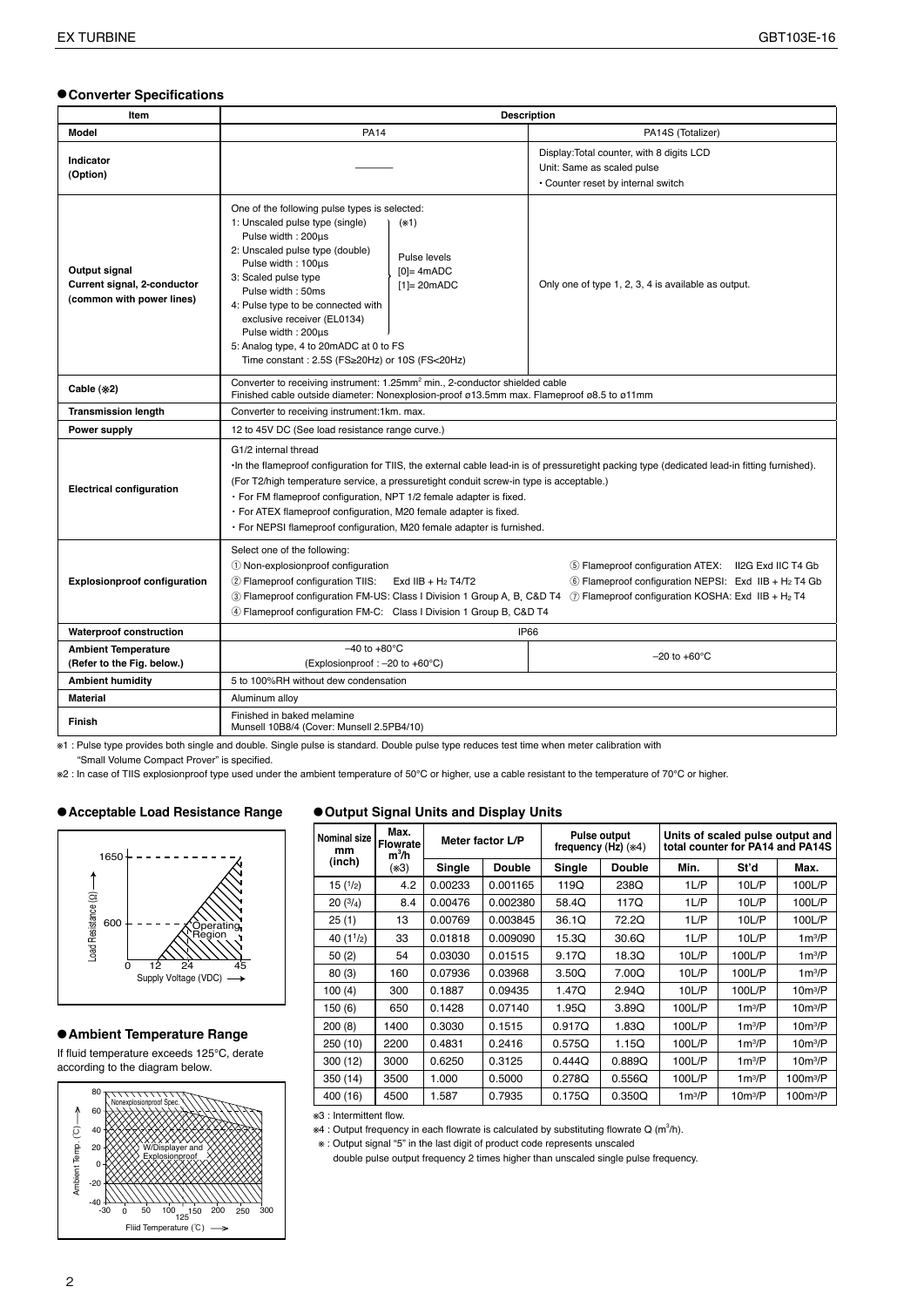#### ■ **FLOW RANGES**

Flow range of the meter varies with temperature and viscosity of liquid to be metered. The following tables 1 to 3 should be refereed to in determining respective flow range.

● Table 1: (Standard type ... Nom. sizes 15 to 50mm for viscosity above 0.3mPa·s or nom. sizes 80 to 400mm for kinematic viscosity below 2mm<sup>2</sup>/s, and nom. sizes 80 to 400mm for high temperature service)

|                        |                    |      |                       |                |                       |              | Unit in $m^3/h$   |  |
|------------------------|--------------------|------|-----------------------|----------------|-----------------------|--------------|-------------------|--|
|                        |                    |      | Min. Flowrate         | Max. Flowrate  |                       |              |                   |  |
| Temp. range            | Nominal size<br>mm |      | Linearity $\pm$ 0.35% |                | Linearity $\pm$ 0.15% |              |                   |  |
|                        |                    | A    | в                     | A              | в                     | Intermittent | <b>Continuous</b> |  |
|                        | 15                 | 0.63 | $0.6\times V$         | $\overline{2}$ | $1.7\times v$         | 4.2          | 2.7               |  |
| $-30$                  | 20                 | 0.90 | $0.9\times v$         | 3.5            | $2.3\times v$         | 8.4          | 5.5               |  |
| to                     | 25                 | 1.5  | $1.5\times V$         | 4.5            | $2.8\times v$         | 13           | 8.5               |  |
| $+120^{\circ}$ C       | 40                 | 2.7  | $2.7\times v$         | 9              | $4.5\times v$         | 33           | 20                |  |
|                        | 50                 | 4.3  | $4.3\times v$         | 15             | $5.6\times V$         | 54           | 36                |  |
|                        | 80                 | 10   | $13.6\times V$        | 20             | $22.6\times v$        | 160          | 125               |  |
|                        | 100                | 20   | $17.0\times v$        | 35             | $28.3\times v$        | 300          | 240               |  |
|                        | 150                | 50   | $25.5\times v$        | 70             | $42.4\times v$        | 650          | 500               |  |
| $-100$                 | 200                | 70   | $33.9\times V$        | 110            | $56.5\times v$        | 1400         | 1100              |  |
| to<br>$+350^{\circ}$ C | 250                | 100  | $42.4\times v$        | 200            | $70.7\times v$        | 2200         | 1600              |  |
|                        | 300                | 180  | $50.9\times v$        | 250            | $84.8\times V$        | 3000         | 2400              |  |
|                        | 350                | 280  | $59.4\times V$        | 350            | $98.9\times V$        | 3500         | 2800              |  |
|                        | 400                | 350  | $67.8\times V$        | 410            | 113 $\times v$        | 4500         | 3600              |  |

#### ●**Table 2: High viscosity version**

Applicable nominal sizes 80 to 400mm above 2 to 3mm<sup>2</sup>/s in viscosity

Unit in m3 /h

|                  |                           |     | Min. Flowrate         | Max. Flowrate |                       |              |                   |  |
|------------------|---------------------------|-----|-----------------------|---------------|-----------------------|--------------|-------------------|--|
| Temp. range      | <b>Nominal size</b><br>mm |     | Linearity $\pm$ 0.35% |               | Linearity $\pm$ 0.15% |              |                   |  |
|                  |                           | A   | в                     | A             | в                     | Intermittent | <b>Continuous</b> |  |
|                  | 80                        | 15  | $4.52\times v$        | 30            | $6.78\times v$        | 160          | 125               |  |
|                  | 100                       | 35  | $5.65\times v$        | 50            | $8.48\times v$        | 300          | 240               |  |
| $-100$           | 150                       | 50  | $8.48\times v$        | 70            | $12.8\times v$        | 650          | 500               |  |
| to               | 200                       | 90  | $11.3\times v$        | 140           | $17.0\times v$        | 1400         | 1100              |  |
| $+350^{\circ}$ C | 250                       | 150 | $14.2\times v$        | 250           | $21.2\times v$        | 2200         | 1600              |  |
|                  | 300                       | 200 | $17.0\times v$        | 300           | $25.5\times v$        | 3000         | 2400              |  |
|                  | 350                       | 280 | $19.8\times v$        | 400           | $29.7\times V$        | 3500         | 2800              |  |
|                  | 400                       | 350 | $22.6\times V$        | 450           | $33.9\times V$        | 4500         | 3600              |  |

#### ●**Table 3: Low temp. version & High temp. version**

Nominal sizes: 15 to 50mm

**Temp. range Nominal size mm Min. Flowrate Max. Flowrate Linearity ± 0.35% Linearity ± 0.15% A B A B Intermittent Continuous** −196℃ to −30℃ or 120℃ to 350℃ 15 | 1 |  $0.6\times v$  | 2 | 1.7 $\times v$  | 4.2 | 2.7 20 | 1.4 |  $0.9\times v$  | 3.5 |  $2.3\times v$  | 8.4 | 5.5 25 | 2 | 1.5 $xv$  | 4.5 | 2.8 $xv$  | 13 | 8.5 40 | 3.5 | 2.7×*v* | 9 | 4.5×*v* | 33 | 20 50 | 4.3 |  $4.3xv$  | 15 |  $5.6xv$  | 54 | 36 Unit in m3 /h

●**Table 4:** (Low viscosity type … In an application where viscosity is below 0.3mPa・s or accuracy is ±0.15% in standard type, when a greater low end flowrate is required, applicable nominal sizes are 15 to 50mm.)

**Temp. range Nom. size mm Min. Flowrate Max. Flowrate Linearity ± 0.2% A B Intermittent Continuous** −30 to +120℃ 15 | 1.5 | - | 4.2 | 2.7 20 2.5 — 8.4 5.5 25 3.0 — 13 8.5 40 | 6.0 | - | 33 | 20 50 10 — 54 36 Unit in m3 /h

- $*1$ : " $\nu$ " represents kinematic viscosity (mm<sup>2</sup>/s) of liquid to be metered.
- ※2 : Larger value in either column A or B is specified.
- ※3 : Not available when kinematic viscosity is high and the value in B of min. flowrate exceeds max. continuous flowrate.
- ※4 : For nominal sizes 80 to 400mm for viscosities 2 to 3mm<sup>2</sup> /s, consult the factory.
- ※5 : "Intermittent" flow indicates operation within 8 hrs/day.
- ※6 : Low end flowrate in the ±0.35% accuracy, low viscosity model is the same as the standard type.
- ※7 : Accuracy specifications ±0.35% and ±0.15% are independent of each other. Hence, a single flowmeter cannot handle flow ranges of ±0.35% and  $±0.15%$ .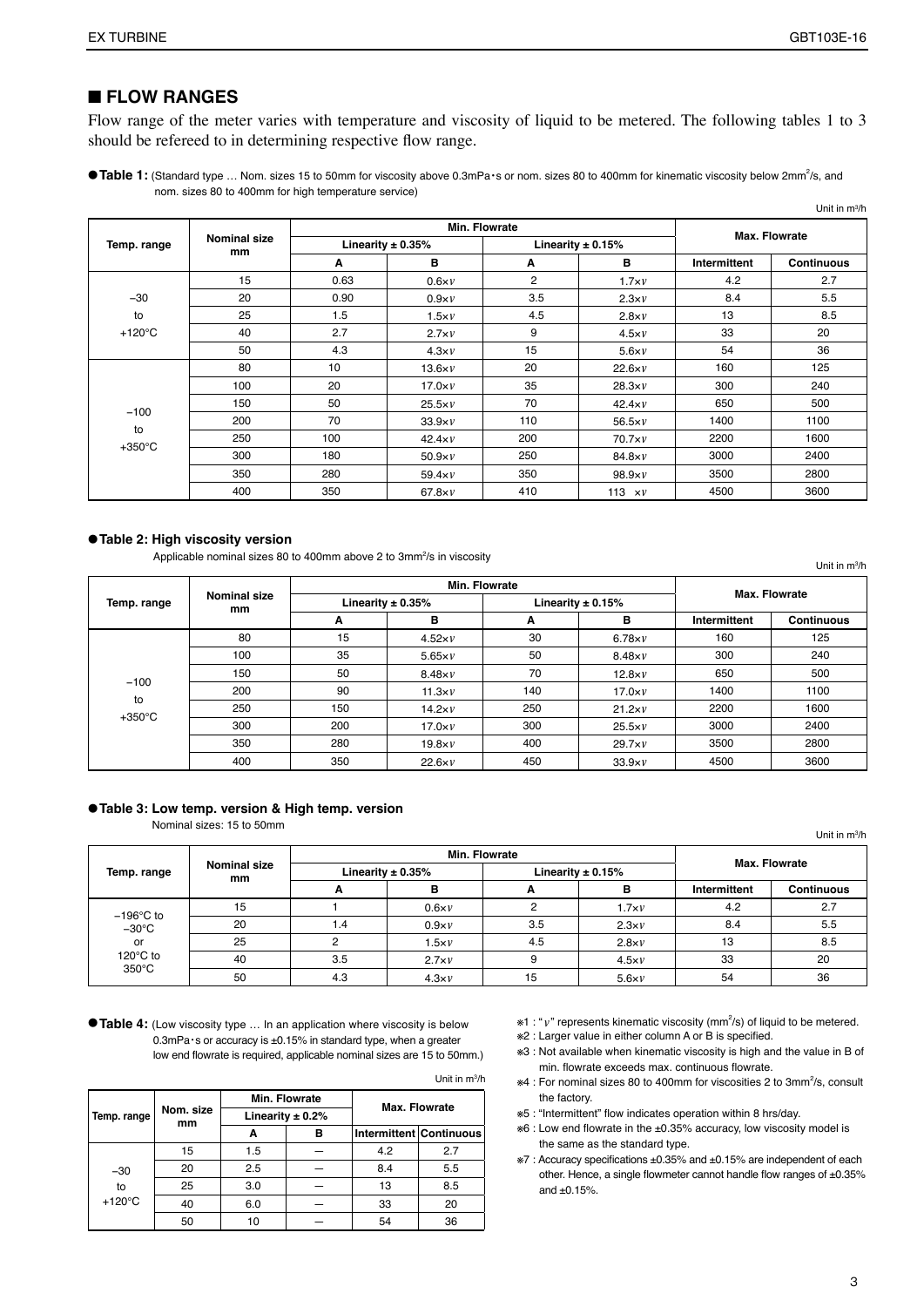## ■ **PERFORMANCE CHARACTERISTICS**

## ● **PRESSURE LOSSES**

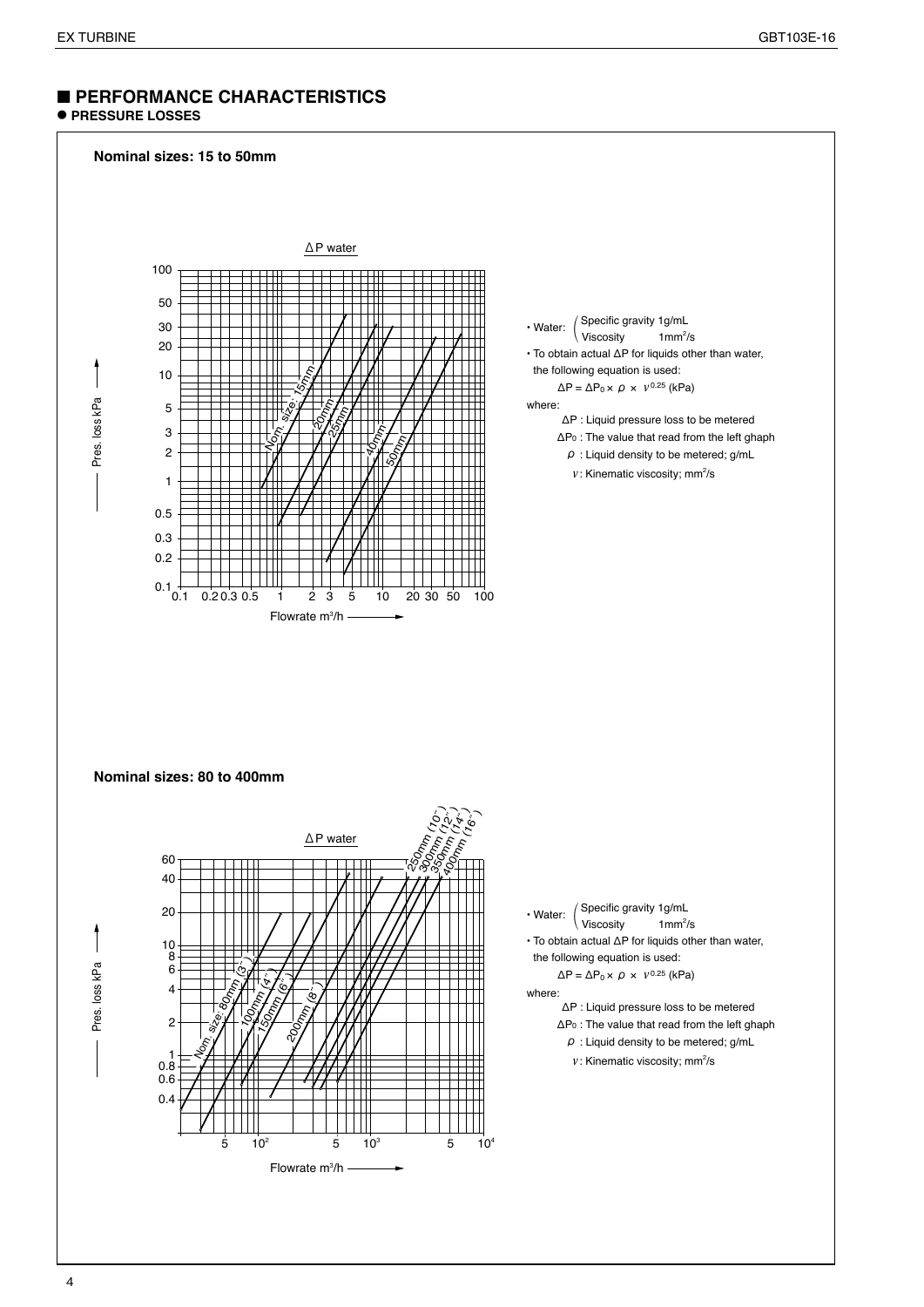#### ● **PERFORMANCE CHARACTERISTICS**

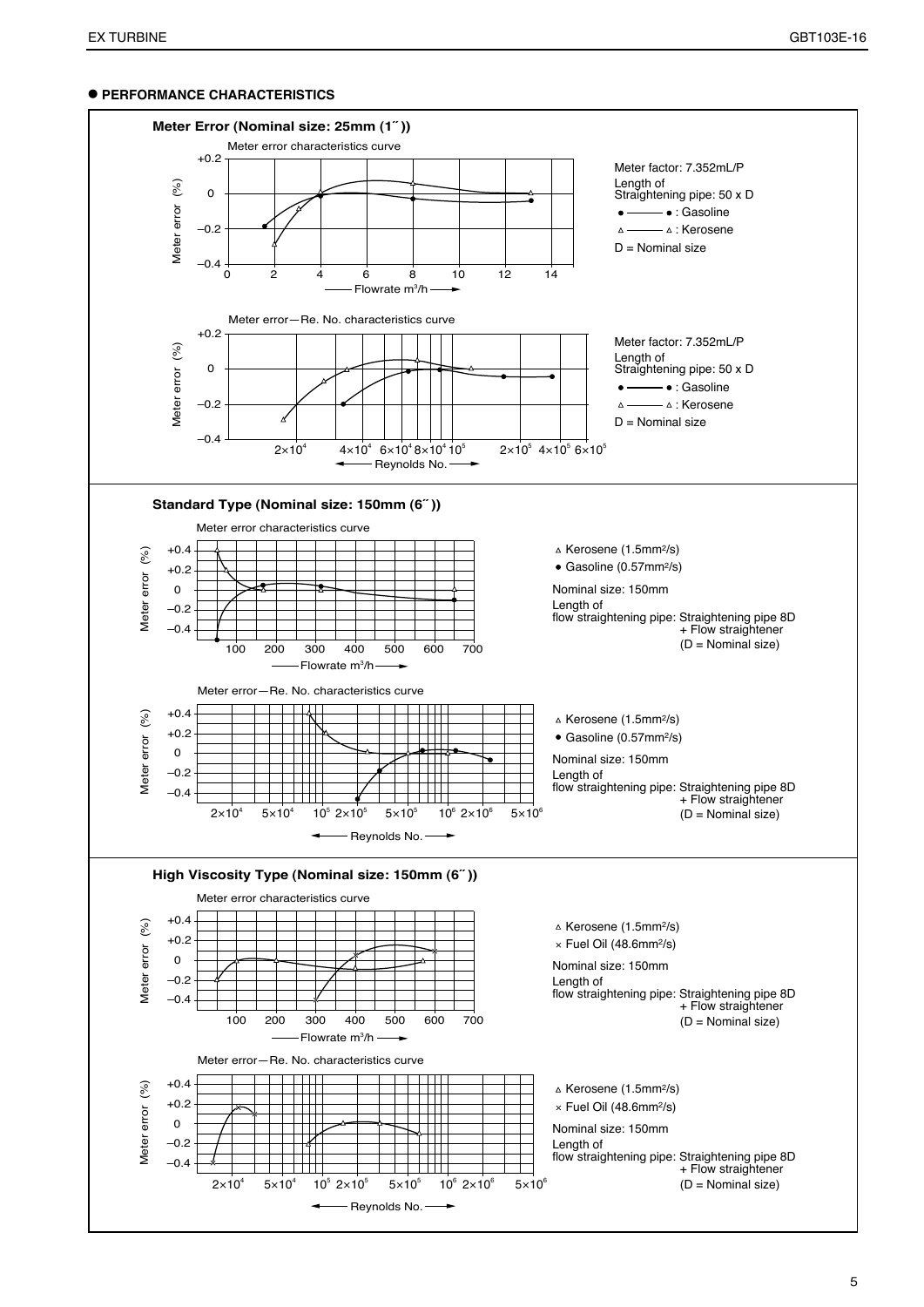## ■ **HOOK-UP WITH RECEIVING INSTRUMENTS**



NOTES: 1. Shown above are typical examples. Depending on individual applications and specifications, hookup with many other electrical instruments is possible.

2. For arrangement with any electrical instrument, indicator, etc. other than those supplied by OVAL, a 12 to 45VDC power supply is required. Use OVAL Model SU1503 power supply unit.

3. As to individual receiving instruments, see respective general specification sheets.

\* Current Pulse Output

Unscaled and scaled pulse output levels are [1]: 20mADC and [0]: 4mADC.



If you plan to use any instrument designed to accept a voltage pulse signal, couple a resistor in series as shown to furnish a voltage pulse.

| Resistance (R) | [1]  | וסי       |
|----------------|------|-----------|
| $250\Omega$    | 5VDC | 1VDC      |
| 1000           | 2VDC | $0.4$ VDC |

The upper limit 600Ω on a 24VDC power supply. (Refer to the page 2.)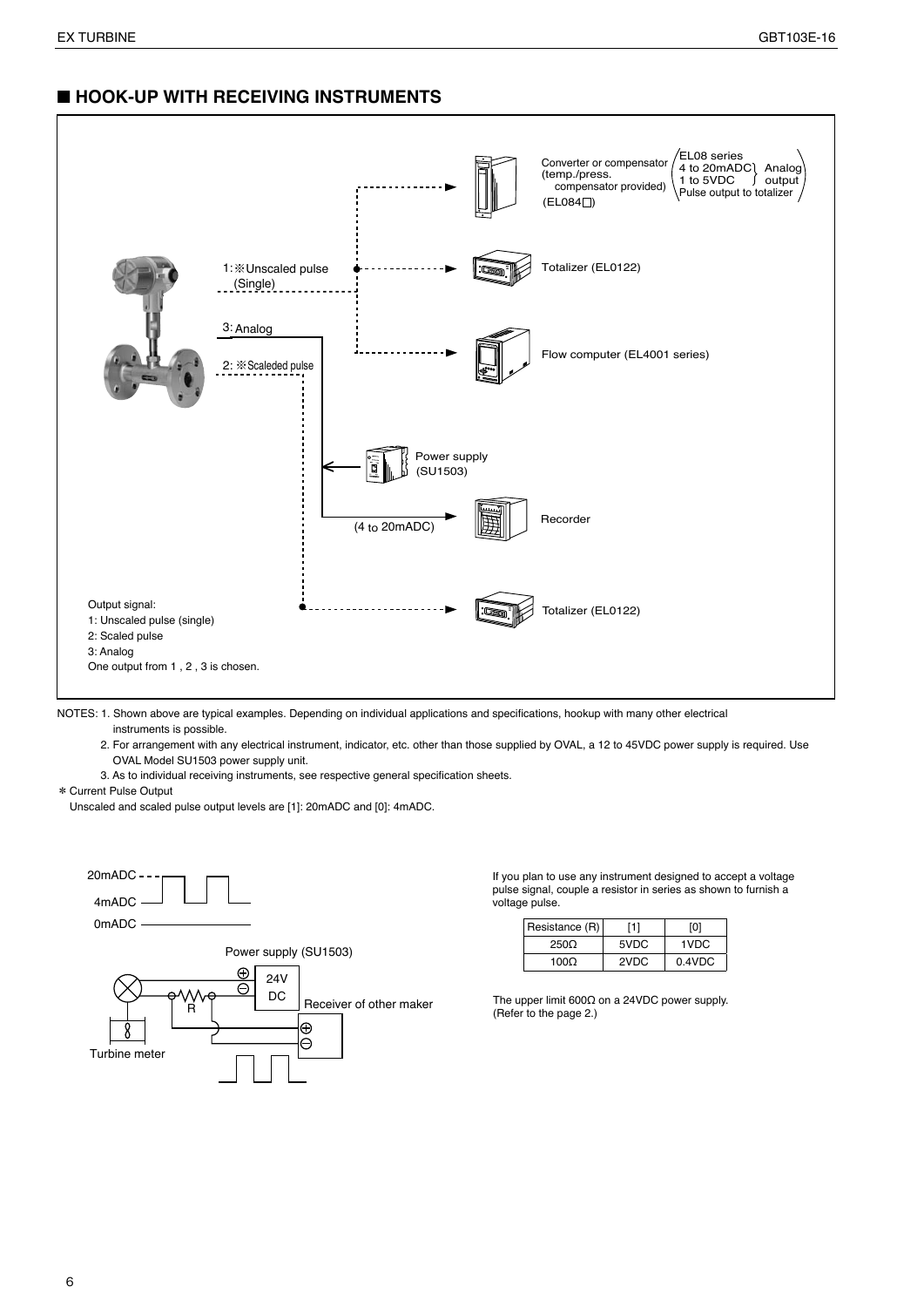| Item                  |                              |   |                    | Code No.          |                              |                         |                                  | Description<br>$\circledcirc$ $\circledcirc$ |   |            |                                                                                 |        |  |  |  |
|-----------------------|------------------------------|---|--------------------|-------------------|------------------------------|-------------------------|----------------------------------|----------------------------------------------|---|------------|---------------------------------------------------------------------------------|--------|--|--|--|
|                       |                              |   | 000000000          | $\qquad \qquad -$ |                              |                         | $\bigcirc$ $\bigcirc$ $\bigcirc$ |                                              |   |            |                                                                                 |        |  |  |  |
| Model                 | T X                          |   |                    |                   |                              |                         |                                  |                                              |   |            | <b>EX Turbine</b>                                                               |        |  |  |  |
|                       |                              | 1 |                    |                   |                              |                         |                                  |                                              |   |            | Standard                                                                        |        |  |  |  |
| Type                  |                              | 2 |                    |                   |                              |                         |                                  |                                              |   |            | Low viscosity version (Max.0.3mPa·s)<br>Nominal size 15 to 50mm                 |        |  |  |  |
|                       |                              | 5 |                    |                   |                              |                         |                                  |                                              |   |            | High viscosity version (Min.2 to 3mm <sup>2</sup> /s)<br>Nominal size Min. 80mm |        |  |  |  |
|                       |                              | 9 |                    |                   |                              |                         |                                  |                                              |   |            | Other than above                                                                |        |  |  |  |
|                       |                              |   | $0$ 1 5            | L.                |                              |                         |                                  |                                              |   |            | 15mm $(^{1}/_{2}$ ")                                                            |        |  |  |  |
|                       |                              |   | 020                |                   |                              |                         |                                  |                                              |   |            | 20mm $(^{3}/_{4}^{\prime\prime})$                                               |        |  |  |  |
|                       |                              |   | 025                |                   |                              |                         |                                  |                                              |   |            | 25mm (1")                                                                       |        |  |  |  |
|                       |                              |   | 4 0<br>0           |                   |                              |                         |                                  |                                              |   |            | 40mm $(11/2'')$                                                                 |        |  |  |  |
|                       |                              |   | 5 0<br>0           |                   |                              |                         |                                  |                                              |   |            | 50mm (2")                                                                       |        |  |  |  |
|                       |                              |   | 8 0<br>0           |                   |                              |                         |                                  |                                              |   |            | 80mm (3")                                                                       |        |  |  |  |
| Nominal size          |                              |   | $0\quad 0$<br>1.   |                   |                              |                         |                                  |                                              |   |            | 100mm (4")                                                                      |        |  |  |  |
|                       |                              |   | 50<br>$\mathbf{1}$ |                   |                              |                         |                                  |                                              |   |            | 150mm (6")                                                                      |        |  |  |  |
|                       |                              |   | 200                |                   |                              |                         |                                  |                                              |   |            | 200mm (8")                                                                      |        |  |  |  |
|                       |                              |   | 250                |                   |                              |                         |                                  |                                              |   |            | 250mm (10")                                                                     |        |  |  |  |
|                       |                              |   | $0\quad 0$<br>3    |                   |                              |                         |                                  |                                              |   |            | 300mm (12")                                                                     |        |  |  |  |
|                       |                              |   | 5 0<br>3           |                   |                              |                         |                                  |                                              |   |            | 350mm (14")                                                                     |        |  |  |  |
|                       |                              |   | 4 0 0              |                   |                              |                         |                                  |                                              |   |            | 400mm (16")                                                                     |        |  |  |  |
| Material              |                              |   |                    |                   | D                            |                         |                                  |                                              |   |            | <b>SUS304</b>                                                                   | $(*1)$ |  |  |  |
|                       |                              |   |                    |                   | $\overline{z}$               |                         |                                  |                                              |   |            | Other than above                                                                |        |  |  |  |
|                       |                              |   |                    |                   |                              | 1                       |                                  |                                              |   |            | JIS 10K RF                                                                      |        |  |  |  |
|                       |                              |   |                    |                   |                              | $\overline{\mathbf{c}}$ |                                  |                                              |   |            | JIS 16K RF                                                                      |        |  |  |  |
|                       | 3                            |   |                    |                   |                              | JIS 20K RF              |                                  |                                              |   |            |                                                                                 |        |  |  |  |
|                       |                              |   |                    |                   |                              | 4                       |                                  |                                              |   |            | JIS 30K RF                                                                      |        |  |  |  |
| Flange rating         |                              |   |                    |                   |                              | 5                       |                                  |                                              |   |            | ASME 150 RF                                                                     |        |  |  |  |
|                       |                              |   |                    |                   |                              | 6                       |                                  |                                              |   |            | ASME 300 RF                                                                     |        |  |  |  |
|                       |                              |   |                    |                   |                              | 7                       |                                  |                                              |   |            | JPI 150 RF                                                                      |        |  |  |  |
|                       |                              |   |                    |                   |                              | 8                       |                                  |                                              |   |            | JPI 300 RF                                                                      |        |  |  |  |
|                       |                              |   |                    |                   |                              | 9                       |                                  |                                              |   |            | Other than above                                                                |        |  |  |  |
|                       |                              |   |                    |                   |                              |                         | $\mathbf{1}$                     |                                              |   |            | Standard (-30 to +120°C)                                                        |        |  |  |  |
| Operating temp. range |                              |   |                    |                   |                              |                         | $\overline{c}$                   |                                              |   |            | High temp. Version (-30 to +350°C)                                              |        |  |  |  |
|                       |                              |   |                    |                   |                              |                         | 3                                |                                              |   |            | Low temp. Version (-196 to -30°C)<br>Nom. size: 15 to 50mm                      |        |  |  |  |
|                       |                              |   |                    |                   |                              |                         | 9                                |                                              |   |            | Other than above                                                                |        |  |  |  |
|                       |                              |   |                    |                   |                              |                         |                                  | 1                                            |   |            | PA14 (No display)                                                               |        |  |  |  |
| Converter             |                              |   |                    |                   |                              |                         |                                  | 4                                            |   |            | PA14S (w/Totalizer)                                                             | (*2)   |  |  |  |
|                       |                              |   |                    |                   |                              |                         |                                  | 9                                            |   |            | Other than above                                                                |        |  |  |  |
|                       |                              |   |                    |                   |                              |                         |                                  |                                              | 1 |            | Non-Explosionproof                                                              |        |  |  |  |
|                       |                              |   |                    |                   |                              |                         |                                  |                                              | 5 |            | Flameproof (TIIS)                                                               |        |  |  |  |
|                       |                              |   |                    |                   |                              |                         |                                  |                                              | 6 |            | Flameproof (FM)                                                                 | $(*3)$ |  |  |  |
|                       | Explosionproof configuration |   |                    | $\overline{7}$    |                              | Flameproof (NEPSI)      | $(*3)$                           |                                              |   |            |                                                                                 |        |  |  |  |
|                       |                              |   | 8                  |                   | Flameproof (KOSHA)<br>$(*3)$ |                         |                                  |                                              |   |            |                                                                                 |        |  |  |  |
|                       |                              |   |                    |                   |                              |                         |                                  |                                              | А |            | Flameproof (ATEX)                                                               | $(*3)$ |  |  |  |
|                       |                              |   |                    |                   |                              |                         |                                  |                                              |   | 1          | Unscaled pulse (Single)                                                         |        |  |  |  |
|                       |                              |   |                    |                   |                              |                         |                                  |                                              |   | $\sqrt{2}$ | Scaled pulse                                                                    |        |  |  |  |
| Output signal         |                              |   |                    |                   |                              |                         |                                  |                                              |   | 3          | Analog                                                                          |        |  |  |  |
|                       |                              |   |                    | 5                 | Unscaled pulse (Double)      |                         |                                  |                                              |   |            |                                                                                 |        |  |  |  |
|                       |                              |   |                    |                   |                              |                         |                                  |                                              |   | 8          | Unscaled scaled pulse (Combined with exclusive register)                        |        |  |  |  |
|                       |                              |   |                    |                   |                              |                         |                                  |                                              |   | 9          | Other than above                                                                |        |  |  |  |

## ■ **PRODUCT CODE EXPLANATION**

※1 : Meter body for nominal size 15mm is a combination of SCS14A and SUS304.

※2 : Available only for both unscaled pulse (single, double) and scaled pulse.

※3 : Available only within the standard operating temperature range.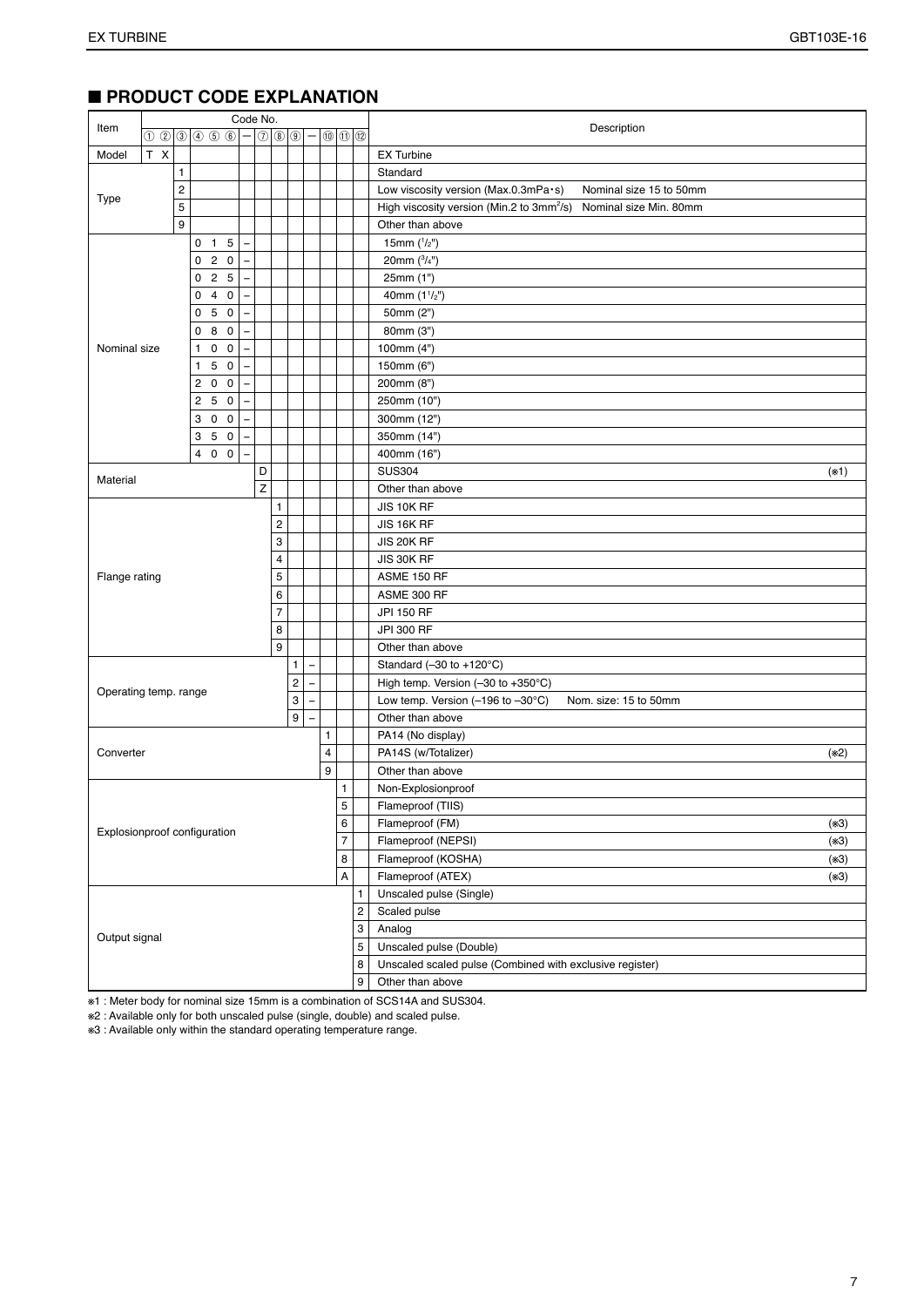## ■ **OUTLINE DIMENSIONS** [Unit in mm]



**Nominal size:15 to 50mm Nominal size:80 to 400mm**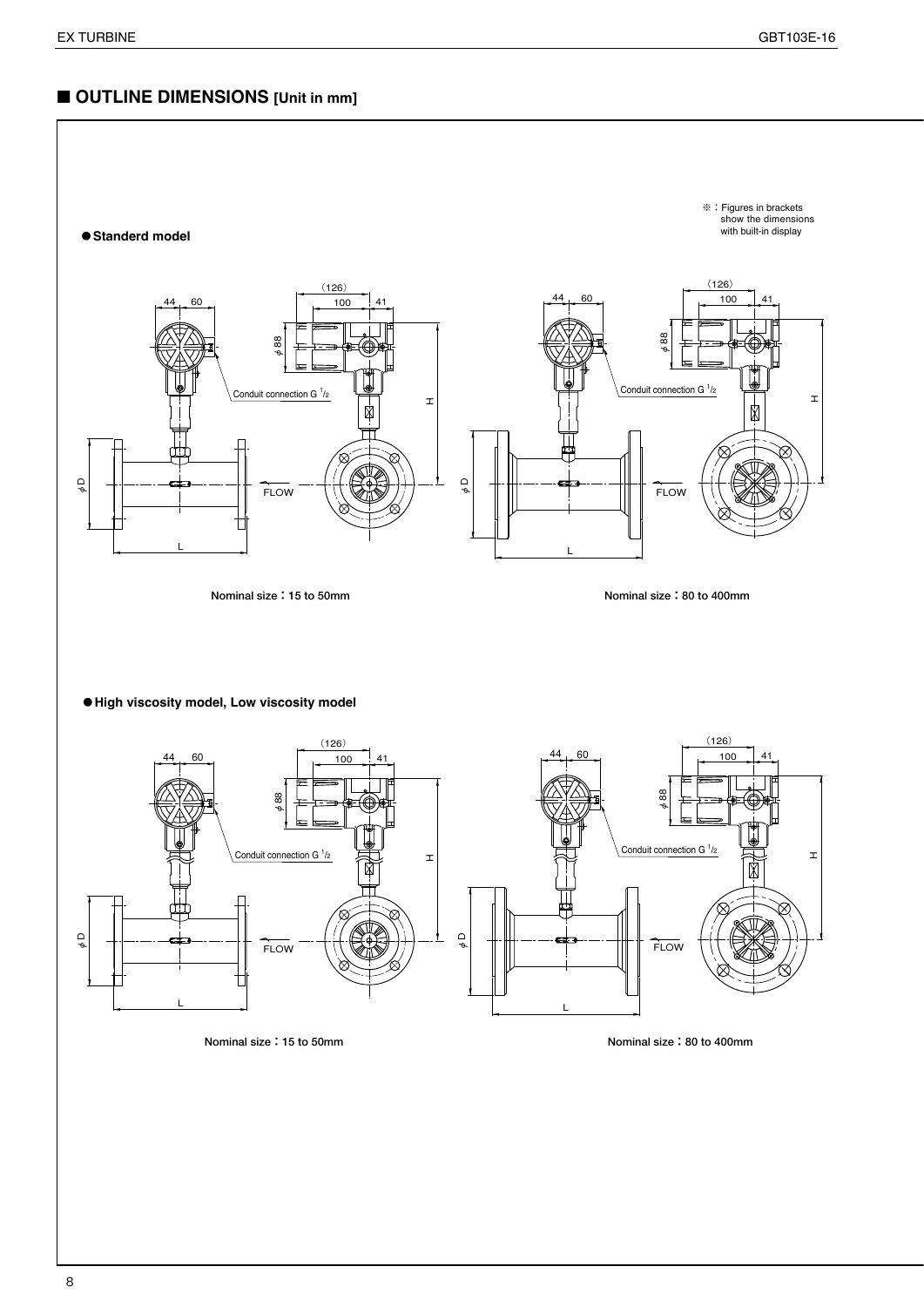#### ● **Converter w/PA14S**

Dimensions are similar to w/PA14



PA14S w/totalizer is installed so that the cable entry points in the flow inlet direction.

PA can be oriented in any direction in 90° steps.

Refer to the instruction manual if changing the flow direction is desired.

| <b>Nominal size</b> |                   | øD        |          |          |                               | Approx. Weight (kg)          |
|---------------------|-------------------|-----------|----------|----------|-------------------------------|------------------------------|
| (mm)                | Temp. class       | (JIS 10K) | $L$ (mm) | $H$ (mm) | No direct<br>reading register | w/Direct<br>reading register |
| 15                  | Standard          | 95        | 95       | 263      | 4.3                           | 4.6                          |
|                     | High Tp., Low Tp. |           |          | 413      | 5.0                           | 5.3                          |
| 20                  | Standard          | 100       | 152      | 265      | 4.3                           | 4.6                          |
|                     | High Tp., Low Tp. |           |          | 415      | 5.0                           | 5.3                          |
| 25                  | Standard          | 125       | 203      | 268      | 6.3                           | 6.6                          |
|                     | High Tp., Low Tp. |           |          | 418      | 7.0                           | 7.3                          |
| 40                  | Standard          | 140       | 229      | 275      | 8.3                           | 8.6                          |
|                     | High Tp., Low Tp. |           |          | 425      | 9.0                           | 9.3                          |
| 50                  | Standard          | 155       | 229      | 281      | 12.3                          | 12.6                         |
|                     | High Tp., Low Tp. |           |          | 431      | 13.0                          | 13.3                         |
| 80                  | Standard          | 185       | 254.0    | 293      | 13.5                          | 13.8                         |
|                     | High Tp.          |           |          | 443      | 13.8                          | 14.1                         |
| 100                 | Standard          | 210       | 304.8    | 305      | 21.5                          | 21.8                         |
|                     | High Tp.          |           |          | 455      | 21.8                          | 22.1                         |
| 150                 | Standard          | 280       | 355.6    | 330      | 26.5                          | 26.8                         |
|                     | High Tp.          |           |          | 480      | 26.8                          | 27.1                         |
| 200                 | Standard          | 330       | 406.4    | 354      | 54.5                          | 54.8                         |
|                     | High Tp.          |           |          | 504      | 54.8                          | 55.1                         |
| 250                 | Standard          | 400       | 508.0    | 377      | 90.5                          | 90.8                         |
|                     | High Tp.          |           |          | 527      | 90.8                          | 91.1                         |
| 300                 | Standard          | 445       | 609.6    | 403      | 139.5                         | 139.8                        |
|                     | High Tp.          |           |          | 553      | 139.8                         | 140.1                        |
| 350                 | Standard          | 490       | 711.2    | 422      | 190.0                         | 190.3                        |
|                     | High Tp.          |           |          | 572      | 190.3                         | 190.6                        |
| 400                 | Standard          | 560       |          | 444      | 270.0                         | 270.3                        |
|                     | High Tp.          |           | 812.8    | 594      | 270.3                         | 270.6                        |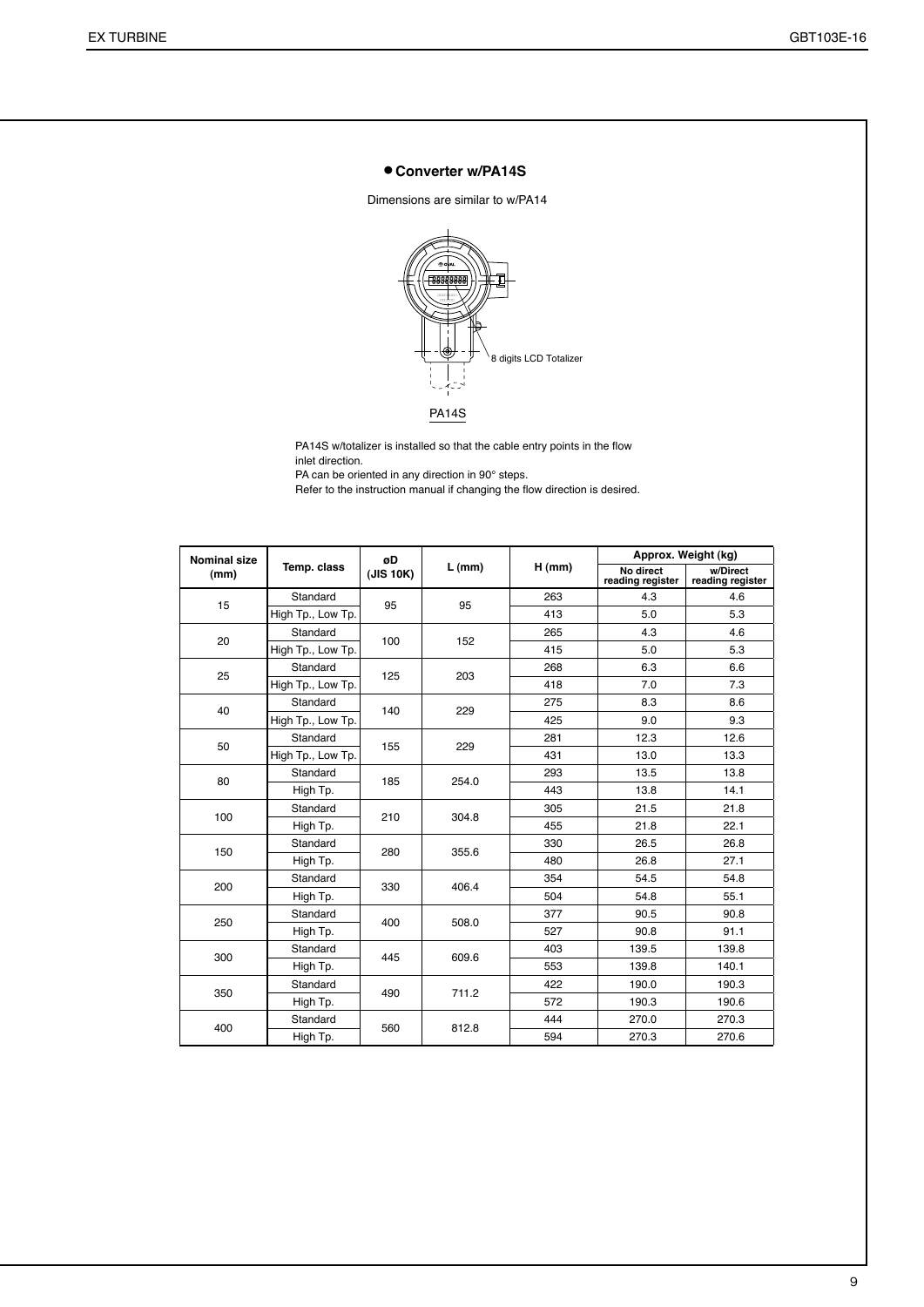## ■ **INSTALLATION CONDITIONS**

#### **1.Standard piping instructions (for ±0.35% RD class)**

For the design performance of EX Turbine, it is necessary to obtain uniform flow pattern of metering fluid upstream and downstream of the meter. The following piping arrangement guidelines should be observed depending on your desired linearity (within  $\pm 0.15\%$  or  $\pm$  $0.35\%$ ).

#### **When controlling the linearity within ±0.35%, use OVAL flow straightener or use the specified straight pipe (compliant with API Chapter 5 Section 3).**

| No. |                             | <b>Piping Arrangement</b>                    | <b>Straight Pipe</b><br>Length (L)<br>$D = N$ om. size |                                                                    | <b>Remarks</b>                                             |  |
|-----|-----------------------------|----------------------------------------------|--------------------------------------------------------|--------------------------------------------------------------------|------------------------------------------------------------|--|
| 1   | OVAL's flow<br>straightener | Flow<br>Honey Vane S<br>Flow<br>Honey Vane L | 8D                                                     | Refer to<br>"Honey Vane"<br>on page 11.                            | Applicable to Nom. size >25mm                              |  |
|     |                             | Flow<br>Flow Straightener                    | 12D                                                    | Refer to GS.No GCF001.                                             |                                                            |  |
| 2   | Reducer                     | Flow                                         | 15D min.                                               | A concentric reducer is upstream of the meter.                     |                                                            |  |
|     |                             | Flow                                         | 20D min.                                               | An elbow is upstream of the meter.                                 |                                                            |  |
| 3   | Elbow                       | Flow                                         | 25D min.                                               | Two elbows are vertically upstream of the meter.                   |                                                            |  |
|     |                             | $\mathsf{=}$ Flow                            | 40D min.                                               | Two elbows are horizontally upstream of the meter.                 |                                                            |  |
| 4   | Fully open valve            | Opened<br>Flow                               | 15D min.                                               | A fully open valve is upstream of the meter.                       |                                                            |  |
| 5   | Partially open valve        | Partially<br>Opened $\ $<br>╼<br>Flow        | 50D min.                                               | A partially open gate valve, sharp orifice, or something<br>meter. | that markedly disturbs the flow pattern is upstream of the |  |

Notes 3: 1) Sch.40 pipe is used as the standard material in the list. Therefore use Sch.40 pipe as the standard pipe.

- 2) Downstream of the meter, be sure to install 5D straight pipe. 3) Pressure or temperature detector shall be located downstream of
- the meter as shown in Fig. 3.



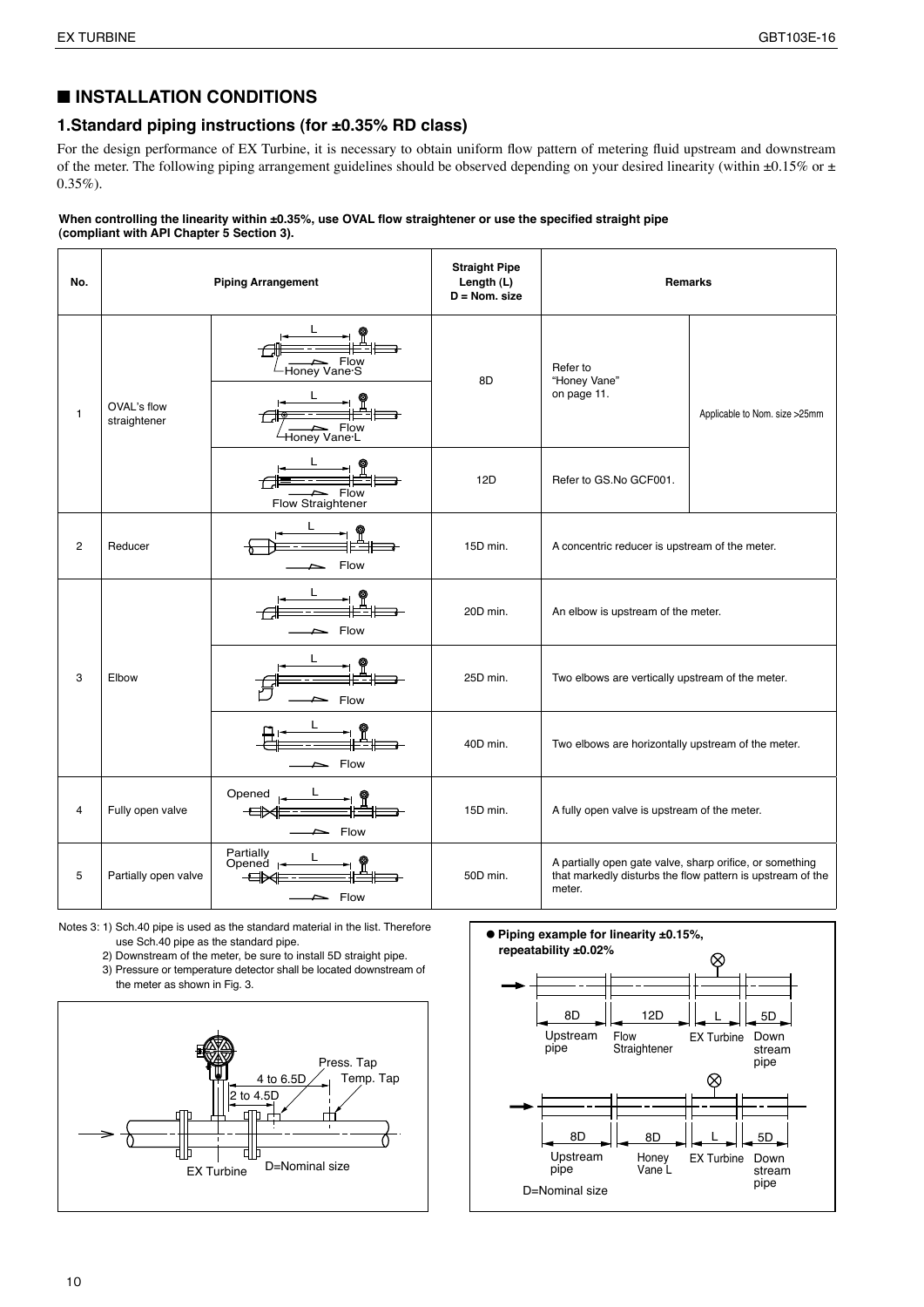#### **2. Requirements of backpressure for EX Turbine**

As the flow velocity increases in EX Turbine, cavitation could be produced. By cavitation, a meter error could also shift to  $+$  side and fluctuate considerably.

In order to prevent this, it is required to maintain a constant backpressure.

Thus, API-MPMS Chapter 5 Section 3 specifies the required of backpressure in the following equation:

- $P_B \geq 2\Delta P + 1.25P_O$  (MPa [absolute])
- P<sub>B</sub> : Back pressure

 (Pressure at downstream pipe outlet) ΔP : Pressure loss (MPa)

Po : Vapor pressure of liquid to be metered. (MPa [absolute])

#### **3. Strainer**

Install a strainer upstream of the meter to prevent the meter from damage with foreign solids.

Where nominal size of EX Turbine is smaller than the piping nominal size, select a strainer having the same diameter as that of the pipeline.

(Usually, flow velocity in a strainer should be controlled to less than 4 to 5m/sec and the pressure to less than 29.4kPa). Nominal sizes and net mesh are specified as follows:

| Nominal Size (mm) | <b>Standard Type</b> | <b>Hi Viscosity Type</b> |  |
|-------------------|----------------------|--------------------------|--|
| 15 to 80, 100     | 60 mesh              |                          |  |
| 150               | 40 mesh              | 60 mesh                  |  |
| Larger than 200   | 20 mesh              |                          |  |

## **5. Air Eliminator**

If any quantity or bubble is present in the liquid, metering error could considerably increase being not negligibly small. For this reason, installation of OVAL air eliminator upstream of

the meter is recommended.

#### **6. Lagging (heat insulation) Work**

If heat insulation is considered for the piping, simplified lagging (without mortar finish, for example) is suggested for areas where the turbine meter is installed to facilitate disassembly and inspection. Such considerations will permit removing the flowmeter connecting bolts without the need of breaking the coat of lagging material each time at servicing.



## **4. Honey Vane**

#### **Dimensions**

| Nom. size<br>(mm) | $\phi$ D (*1)<br>(mm) | Honey Vane <sup>-</sup> S | Honey Vane•L |                  |
|-------------------|-----------------------|---------------------------|--------------|------------------|
|                   |                       | (mm)                      | (mm)         |                  |
| 25                | 75                    | 3.5                       | 200          |                  |
| 40                | 90                    | 5.4                       | 320          |                  |
| 50                | 105                   | 6.9                       | 400          | ≏<br>ĕ<br>$\phi$ |
| 80                | 134                   | 10.2                      | 640          |                  |
| 100               | 159                   | 13.3                      | 800          |                  |
| 150               | 220                   | 19.6                      | 1200         |                  |
| 200               | 268                   | 26                        | 1600         |                  |
| 250               | 331                   | 32.3                      | 2000         |                  |
| 300               | 376                   | 38.7                      | 2400         | Honey Van        |



※1: JIS10K

※ : Consult factory for larger than nominal size 350.